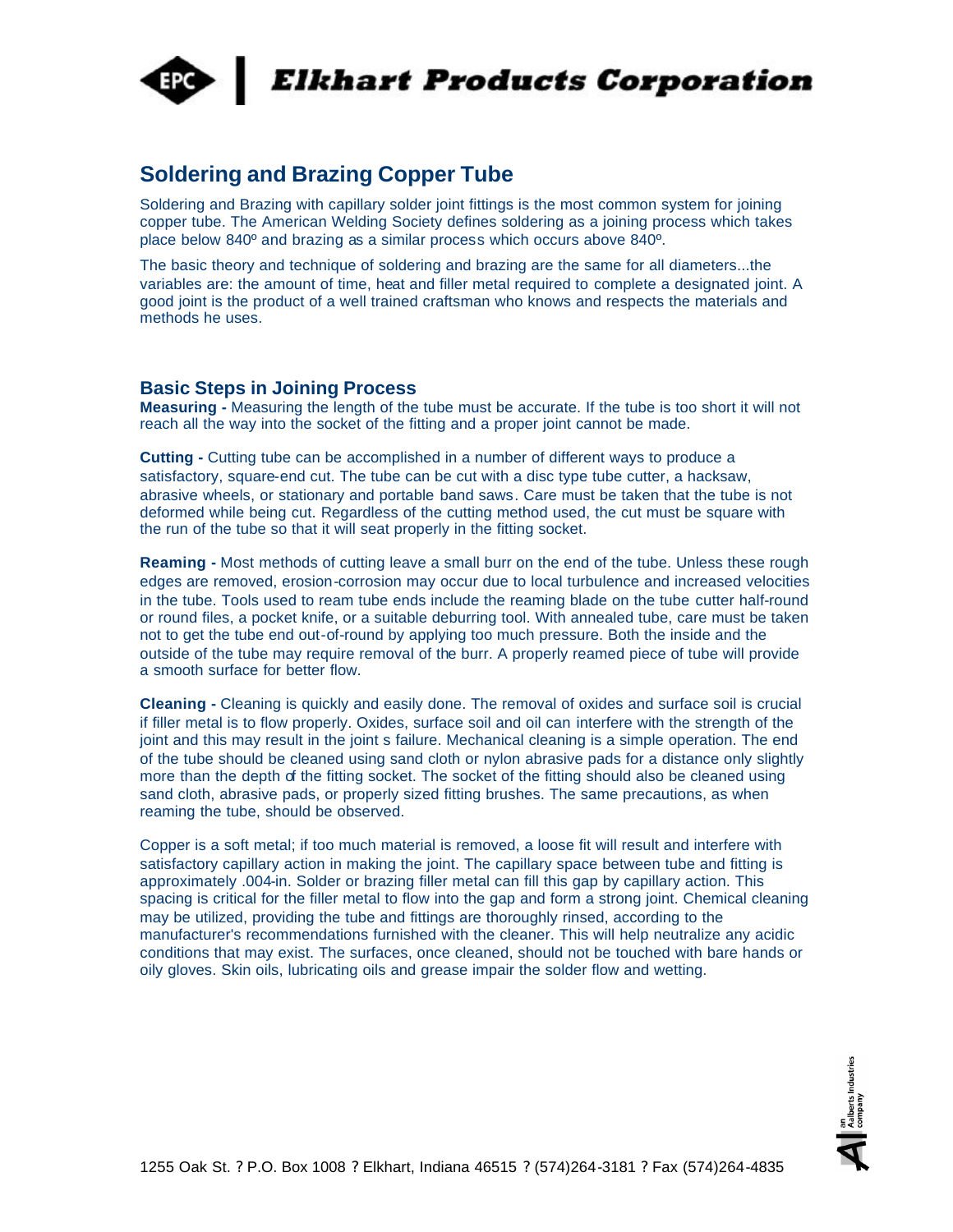

## **Temperature Ranges**

Up to this point, the joining process is the same for both soldering and brazing. The choice for soldering or brazing will depend upon operating conditions. Solder joints are generally used where the system temperatures do not exceed 250 degrees F and brazed joints can be used where greater strengths are required, or where system temperatures are as high as 350° F. In actual practice, most soldering is done at temperatures about 350º F to 550º F, while brazing is at temperatures ranging from 1100º F to 1550º F.

Because of the differences in the soldering and brazing process, each will be discussed separately.

## **Soldering**

**Applying Flux -** A non-aggressive soldering flux is recommended. Stir the flux before use. A good flux will dissolve and remove traces of residual oxides from the surfaces to be joined, protect the surfaces from re-oxidation during heating and promote the wetting of the surfaces by the solder. A thin, even coating of flux should be applied with a brush to both tube and fitting. Avoid the use of fingers to apply flux. Chemicals in the flux can be harmful if carried to the eyes or open cuts.

**Types of Solder -** There are a variety of solders available that will produce sound, leak-tight joints. Solders that are used for piping applications contain tin and varying amounts of antimony, copper, lead or silver. Choice of solder will depend upon application and local codes. For potable water systems, solders which do not contain lead are the best choice.

**Assembly -** After both surfaces are properly fluxed, they should be assembled by placing the fitting on the tube, making sure the tube seats against the base of the fitting socket. A slight twisting motion is suggested to ensure even coverage by the flux. Remove the excess flux with a rag. Because of the heat that is required during soldering and brazing; only cotton rags should be used. Complete all prepared joints within a single work day. Care must be taken to assure that the tube and fittings are properly supported with a reasonable, uniform capillary space around the entire circumference of the joint. Uniformity of capillary space will ensure good filler metal penetration if the guidelines of successful joint making are followed. Excessive joint clearance can cause the filler metal to crack under stress or vibration.

**Heating -** Because of the open flame and high temperatures required for soldering and the flammability of the gases used, safety precautions must be observed. The heat is generally applied by use of an air/fuel torch. These torches can cause acetylene or a variety of LP gases. Electric resistance pliers can also be used.

Heating should begin with the flame perpendicular to the tube. This preheat will conduct the initial heat into the socket for even distribution of heat inside and out. Preheating depends upon the size of the joint - experience will indicate the proper amount of time. The flame should not be moved onto the fitting. Move the flame from the fitting socket onto the tube a distance equal to the fitting socket. Touch the solder to the joint. If the solder does not melt, remove it and continue the heating process. Be careful not to overheat or direct the flame into the fitting cup. This action can cause the flux to burn and destroy its effectiveness. When the melting temperature has been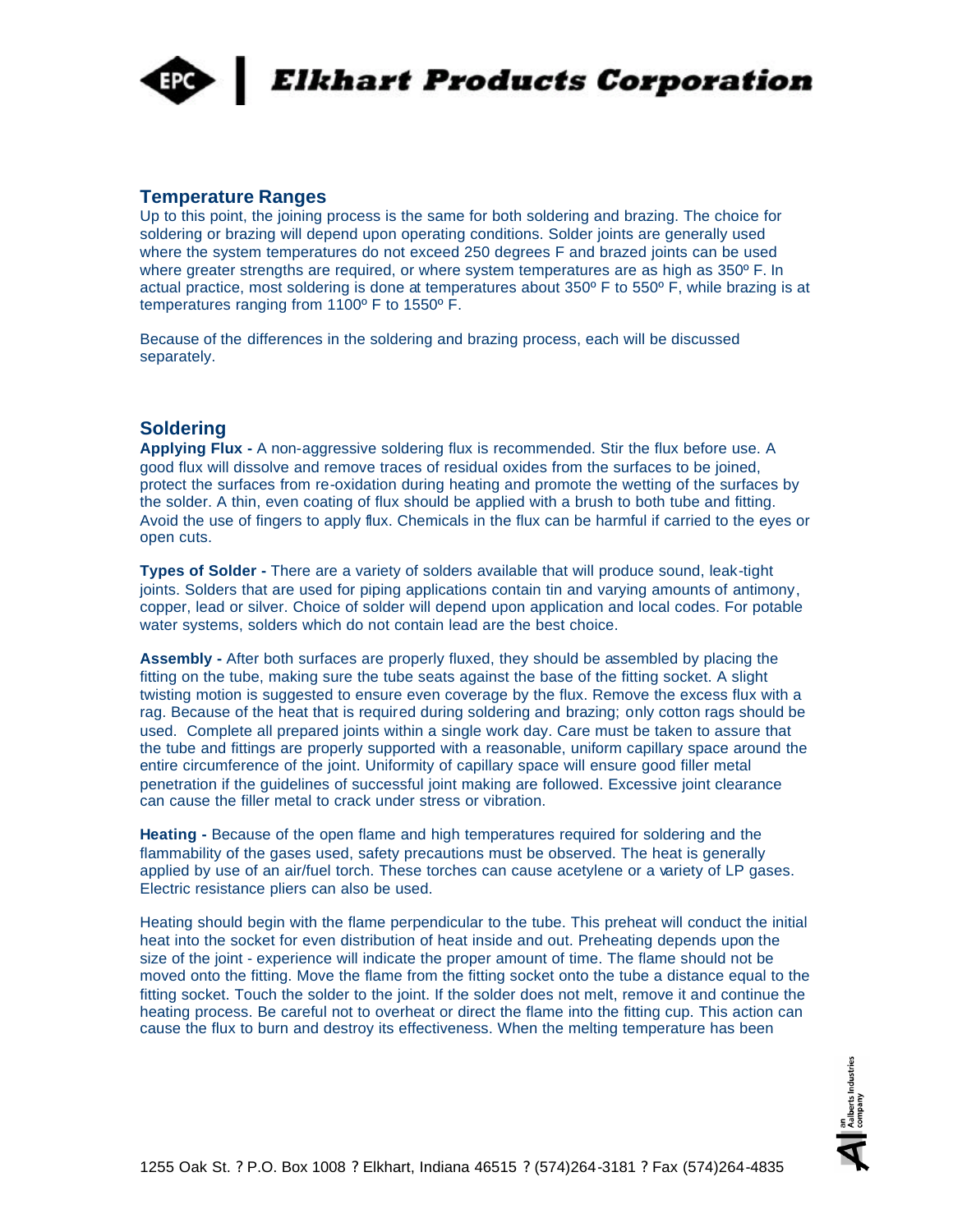

**Elkhart Products Corporation** 

reached, heat may be applied to the base of the cup to aid capillary action in drawing the solder into the cup.

**Applying Solder -** When the tube is in a horizontal position, start applying the solder slightly offcenter of the bottom of the joint. Proceed across the bottom of the fitting and up to the top-center position. Return to the point of beginning, overlap the starting point and then proceed up the incompleted side to the top. Again, overlapping the solder. Molten solder will be drawn into the joint by capillary action regardless if the solder is being fed upward, downward or horizontally.

**Cooling & Cleaning -** After the joint has been completed, natural cooling is best. Shock cooling may cause unnecessary stresses on the joint and may result in eventual failure. Once the fitting is cool, clean off any remaining flux with a wet rag.

#### **Brazing**

**Applying Flux -** The fluxes used for brazing copper joints are different in composition from soldering fluxes. They cannot, and should not, be used interchangeably.

Brazing fluxes are water based. Similar to soldering fluxes, brazing fluxes dissolve and remove residual oxides from the metal surfaces, they protect the metal surfaces from re-oxidation during heating and they promote the wetting of the surfaces to be joined by the brazing filler metal. Fluxes also provide the craftsman with an indication of temperature. Application of the flux is the same as when soldering. If the outside of the fitting and the heat affected area of the tube are covered with flux, it will prevent oxidation and greatly improve the appearance of the joint.

**Brazing Filler Metals -** There are two general types of brazing filler metal used for joining copper tube: BCuP (Brazing - Copper - Phosphorus) and BAg (Brazing - Silver). These brazing filler metals are classified according to their components.

BCuP filler metals are preferred for joining copper tube and fittings. The phosphorus in these filler metals acts as a fluxing agent and the lower percentage of silver makes them relatively low cost filler metals. When using copper tube, wrought copper fittings and BCuP brazing filler metal, fluxing is an option due to the self-fluxing action of the phosphorus present in all components of the brazed joint.

The choice of brazing filler metals depends upon four main factors:

- dimensional tolerance of the joint
- type and material of fitting (cast or wrought)
- desired appearance
- cost

**Heating -** Oxy/fuel torches are generally used when brazing because of the higher temperatures required. Due to recent innovations in air/fuel torch tip design, they can now be used on a wider variety of size for soldering and brazing.